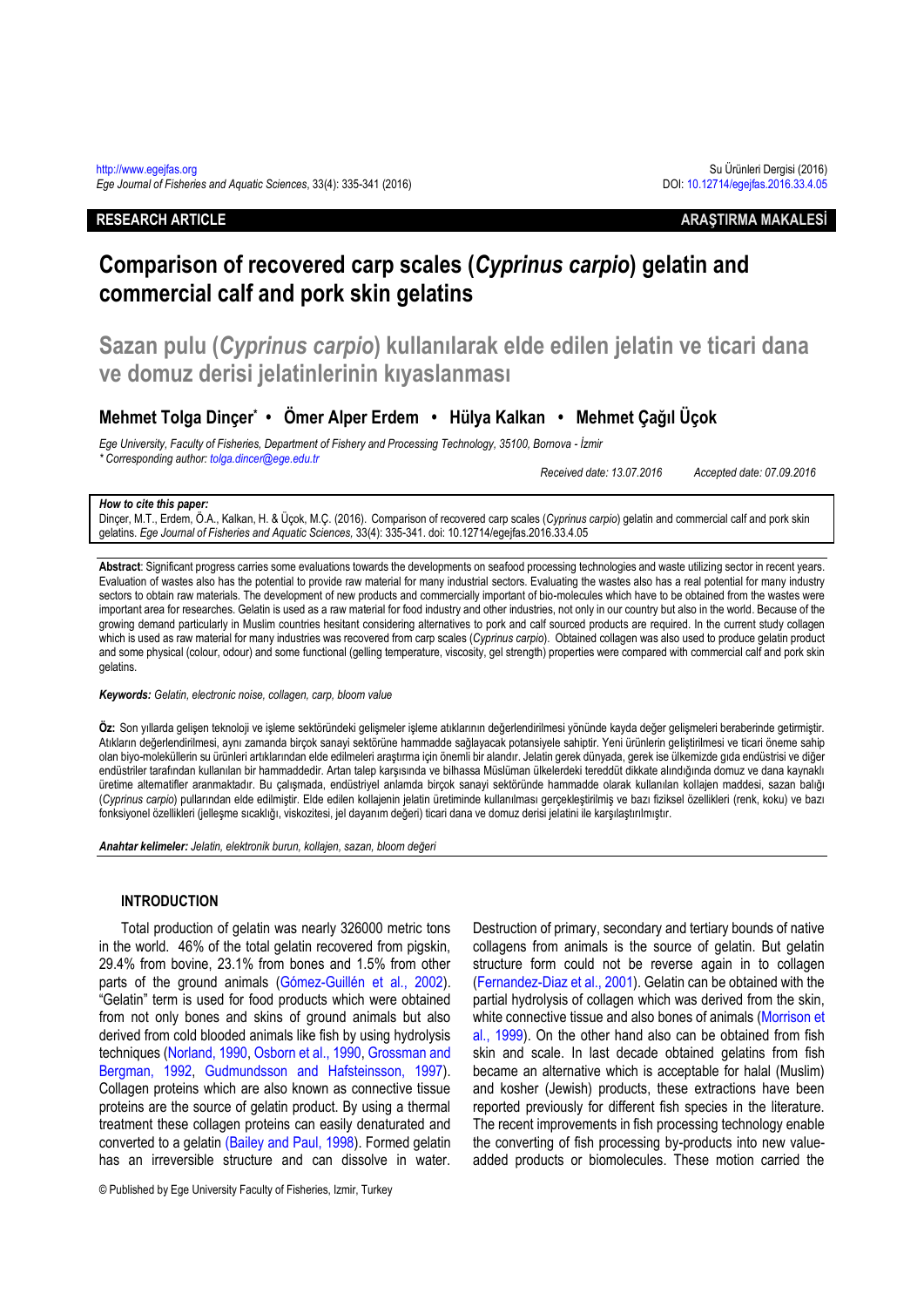researches to a commercially and important platform. Nearly 25% of the global fishery and processing productions are discarded as waste or processed into fish oil, fishmeal or pet food (Kim and Mendis, 2006). Most popular gelatins in the commercial sector are bovine and porcine gelatins; 60 % of the market consists of these products. Due to the cultural and religious point of view consumers has some doubts and skepticism on these products. Also some part of the consumers has some health related concerns (Karim and Bhat, 2009). The utilization of aquatic resources accounts from the total was just 1% of total gelatin production (GME, 2013). And almost the origin of the gelatin obtained from the aquatic resources comes from mostly the fish intestine and fish skin (Liu et al., 2007). In 2013, the Turkish Statistical Organization (TUIK, 2013) estimated that 8 267 tons of inland water catches come from carp (*Cyprinus carpio*) in Turkey. Just from this amount carp 165 tons of dry scale can be provided in Turkey. In a simple calculation this means that 49 tons dry gelatin and 705 tons of gel can be produced (6,67% w/v) . The most expensive and important step in collagen recovery is removing lipid process (alchol treatment), not only in calf and pork gelatins but also fishy odour can be a problem for consumption (Sae-leaw and Benjakul, 2014). To beter understand the odour effects electronic noise was used to monitor odours in the current study.

Electronic nose is a device which has a sensor array and can measure sensitively in the degree that man could not sense (Saraoğlu, 2008). Electronic noise equipment can be used as a quality analyzer for gas mixtures in food industry. With using this equipment cheaper techniques can be developed when compared with other techniques (El Barbri et al., 2009). Sensors type with different characteristics such as electrochemical (metal oxide semiconductor, MOSFET), optical or piezoelectric sensors (quartz crystal, surface acoustic wave) are used widely (James et al., 2005). QCM gas sensors already used in many industrial areas and almost in food industry (Escuderas et al., 2011). The working style of sensors depends on frequency (frequency shift) and the proportional mass of material deposited upon the crystal (James et al., 2005). Little studies on electronic nose for gelatin odour can be seen in the literature (Muyonga et al., 2004; Ninan et al., 2014; Shyni et al., 2014). In the current study collagen was extracted from carp scales (*Cyprinus carpio*) and obtained collagen was used to produce gelatin product. Some physical properties like colour, odour, and some quality properties like gel strength, viscosity and gelling temperature were compared with commercial calf and pork gelatin.

# **MATERIAL AND METHODS**

#### **Fish scale preparation**

Scales of carp (*Cyprinus carpio*) with an average body weight of 500 – 800 g were provided from Tan Su Ürünleri Ltd. Company in Bornova, İzmir. The scales of carp were removed by hand, one by one, samples were packaged in polyethylene bags. After filling with ice samples were quickly transported to

the laboratory. Consequently, scales washed and dried by placing a table with using air condition flow. 1200 grams of scale was taken for collagen extraction and gelatin recovery.

#### **Gelatin extraction**

The extraction method was chosen to extract Type 1 collagens which were based on to obtain collagen proteins from the scales. Method was the combination of 3 important steps which were separation of non-collagen proteins, removing lipids from the scales and de-mineralization process. In the deproteinization step:  $5\%$  NaCl solution (1 / 10, w / v) and 0.4% NaOH (1 / 10, w / v) were used, respectively. 1200 grams of dried scales were stirred for 30 min in room temperature with 5% NaCl solution two times. After washing scales 0.4% NaOH (1 / 10, w / v) solution was used to remove the non-collagenous proteins during 60 min. 10% Isobutyl alcohol (1 / 4, w/v) to remove lipids from the scales. This lipid removing step was repeated three times for thirty min in a digital linear shaker (Dragon Lab SK - 330 model, Beijing, China). As a final step demineralization with 0.5 N (again use %) EDTA solutions at an inherent pH 7. 66 at was performed with four different time periods; 12 h, 2 h, 2 h and 1 h (Dragon Lab SK - 330 model, Beijing, China) shaking. Between all steps, scales were collected by filtering through a sieve and washed with distilled water to separate any residual matter. Collected scales were soaked in 0.05 M acetic acid solution for 3 h. Filtered scales were placed in a tray and 1 / 3 (w / v) water was added and heated at 60 °C overnight in an oven. After filtering taken filtrate (dried thin films) was placed in a plastic tray and dried at room temperature using air condition overnight (set on 18 °C, flow temperature was determined 10  $\pm$  2 °C). To perform the gelatin powder, dried thin films were ground using a coffee grinder. The yield of gelatin from the fish scales was calculated on a dry weight basis and expressed in %.

# **Calf and pork skin gelatins**

Calf skin gelatin (Gelita GA, Germany, 1kg packs, leaves) samples were purchased from food ingredients provider company in Turkey. Because of the Turkish Laws porks products cannot be imported so same company's commercial pork gelatin product (Gelita GA, Germany,1 kg packs, leaves) were purchased from super market chain in Hamburg, Germany.

#### **Proximate composition**

The moisture content (oven – drying procedure), ash content, crude protein and fat contents of samples were performed using the AOAC official methods 934. 01, 942. 01, 954. 01 and 991. 36 respectively (AOAC, 2000).

#### **Determination of gel strength**

GMAI (2012) [standard method was used to determine the](#page-6-0)  [bloom strength of gelatins.](#page-6-0)

Samples were weighed and filled into the bloom bottles then dissolved inside of distilled water (55°C) to perform the final concentration of 6,67% (w/v). After keeping in the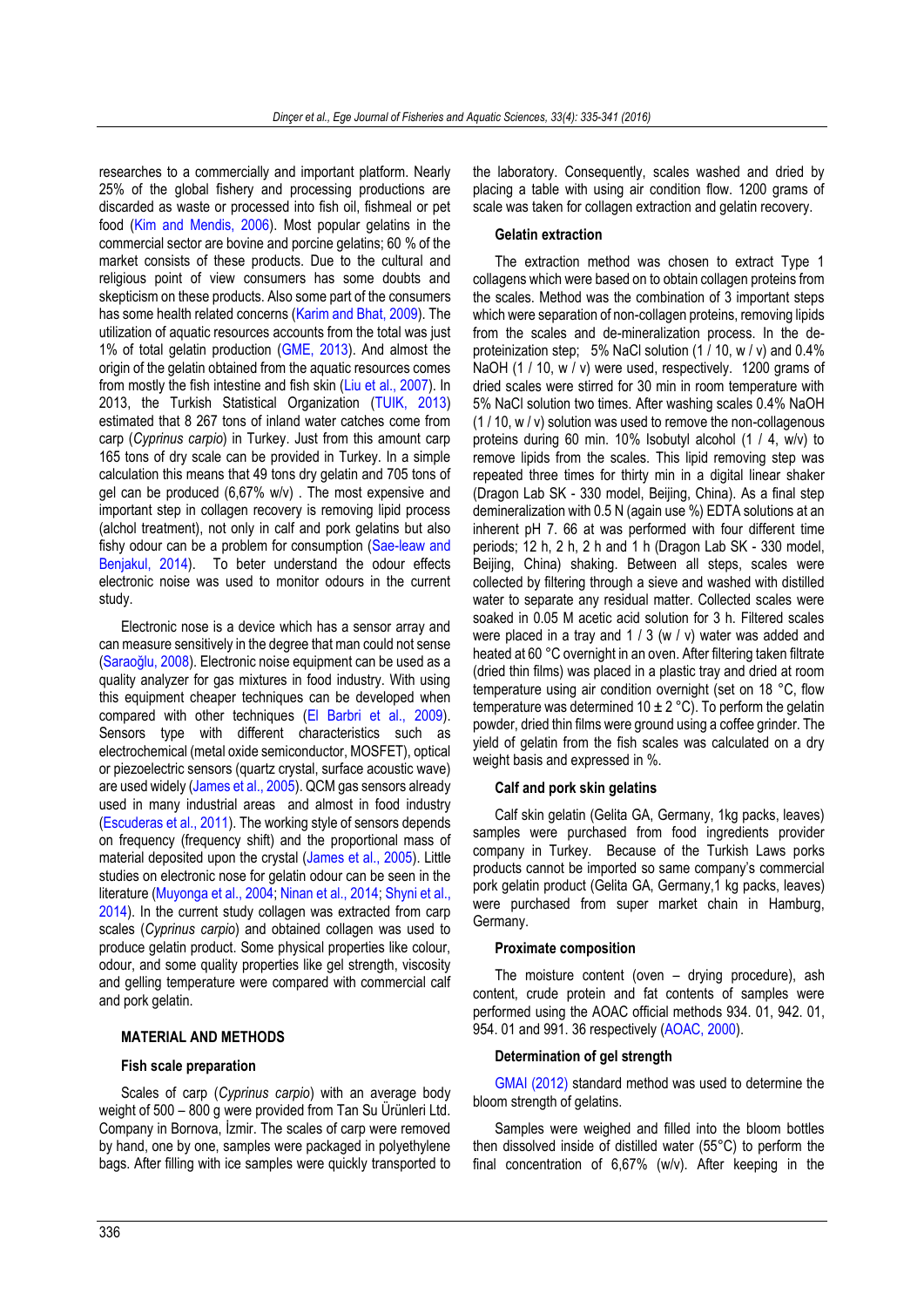refrigerator during 16 hours at 5°C gels were performed. Bloom strength was determined using a TAXT plus Texture analyzer (Stable Micro Systems, Godalming, UK), 25 kg load cell and 1. 27cm diameter (GL 4/P 05S) probe was used. The maximum force (in grams) recorded when the probe had penetrated 4 mm into gelatin gel's from surface.

# **Determination of viscosity**

Viscosity values of the gelatins were determined by using the method of Zhou and Regenstein (2004). Viscosity values of the gelatins were analyzed by using Brookfield DV + II Pro viscometer (Middleboro, USA). Gell solution was (6. 67% w / v) prepared at 55°C for 30 min in the magnetic stirrer until completely dissolved. HA - 4 spindle was used by using helipad stand at 25°C in 60 rpm. With the help of helipad stand data were taken from vertical parts of the 100 ml gel solution.

## **Gelling temperature**

Gelling temperature of the gelatins were determined by a modified (modified by Dincer et al., 2013) method of Zhou and Regenstein (2004). Brookfield DV + II Pro viscometer (Middleboro, USA in 60 rpm with using HA - 4 spindle and helipad stand with taking the data on 60 rpm in each minute (continues test was performed until the spindle stop) was used to determine the gelling point (temperature). Data was taken between 50° C and 4°C from the 100 ml gelatin gel solution solution. Cooling was supported after reaching the room temperature with covering the sample container crashed ice. Gelling point was recorded after the spindle reached the maximum viscosity and stopped.

# **Colour measurements**

Colour measurements were taken by using method of Dincer et al., (2013). Color measurement was performed by using 6,67 % (w/v) gelatin gels. Dissolved gelatin content transferred to a plastic container box and then placing in the refrigerator for16 hours at 5°C. Gel blocks were performed, procedure was used for each sample to have same smooth surface and same thickness. Preliminary measurements were taken from the surface of calibration kits to record the blind. Then gel blocks were put in to the calibration kits for measurements. Because of the transparent structure measurements were taken over standard calibration kits (Tile white and Tile black). And after calculations reference blind values were subtracted from the taken value from gel blocks.

Used calibration kit were LZM 256- Tile white(x=14.8, Y=21.2., Z=13.9) and Tile Black (x=14.5, Y=20.8, Z=15.0). By using this technique constancy was performed in measurement. Data were recorded due to the CIE Lab system, L<sup>\*</sup> value which denoted lightness with a scale between 0 to 100 (black to white), a\* value denoted (+) red or (−) green; and b\* values denoted (+) yellow or (−) blue values were determined.

#### **Electronic Noise measurements**

For the E-noise measurements 2 different measurements were performed. For the first measurements gels were heated up to 55°C and then placed in to container while they were hot. And for the second measurement gels were removed from refrigerator and waited until they become in room temperature. While waiting covers of the flasks were close.

Electronic nose device used in the current study was developed by TUBITAK Marmara Research Center. Electronic nose system was the combination of; a sensor array, a A/D converter, a computer. Also pc includes software for monitoring responses (Hz) of electronic nose and for performing principal component analysis. For the sensor array, fourteen quartz crystal microbalance sensors were used due to method of Mumyakmaz et al., (2008). All gelatin samples were analyzed by two ways with the equipment. Both measurements were done in room temperature. Electronic nose measurement was performed during 60 seconds for each sample. These processes were repeated five times. The data from responses of electronic nose was processed with principal component analysis (PCA) with using software.

#### **Statistical analysis**

Statistical analysis were performed by using SPSS e and means comparison were done with using ANOVA test using Duncan's multiple range tests between gelatin values.

#### **RESULTS AND DISCUSSION**

#### **Proximate composition and yield of products**

The proximate composition values of carp scales gelatin were determined as follows (dried form);  $4.73 \pm 0.03\%$ moisture,  $0.01 \pm 0.01$  % ash,  $0.01 \pm 0.00$ % carbohydrate and  $95.05 \pm 1.0\%$  protein and no fat was determined. Total yield of gelatin was calculated as 28.18% (338.16 grams of dried gelatin recovered from 1200g dry carp scales). The amount of protein in gelatin was determined respectively; 95 (carp scale), 91 (Calf skin) and 86 (Pork skin) percents in the current study. This result was found to be higher when carp scale gelatin was compared with Amur sturgeon skin gelatin 90.4% and Nile tilapia skin gelatin 88.5% (Zeng et al., 2010). Rahman et al., (2008) reported the protein content of bovine and pork gelatin as 88.7% and 90.65% respectively. But in the current commercial pork skin gelatin's protein content was found to be lower than the mentioned study (Table 1.). As an inverse of this founding calf skin gelatin protein content was found higher with the value of 91%. The differences of the moisture contents were remarkable. Determined moisture values can be given as follows; 4.73% (carp scale), 7.13% (Calf skin) and 9.23% (pork skin) although all the gelatins form were in dried leaves. On the other hand no fat content was determined in fish scale gelatin whereas for calf and pork gelatin fat values were 1% (Table 1).

## **Gel strength (Bloom value) and viscosity values**

In the current study carp scale gelatin which was produced by using acidic technique, gave us high bloom values. Taken results show that carp scale gelatin bloom value is statistically same with the calf skin gelatin bloom value and significantly higher than commercial pork gelatin (Table 2)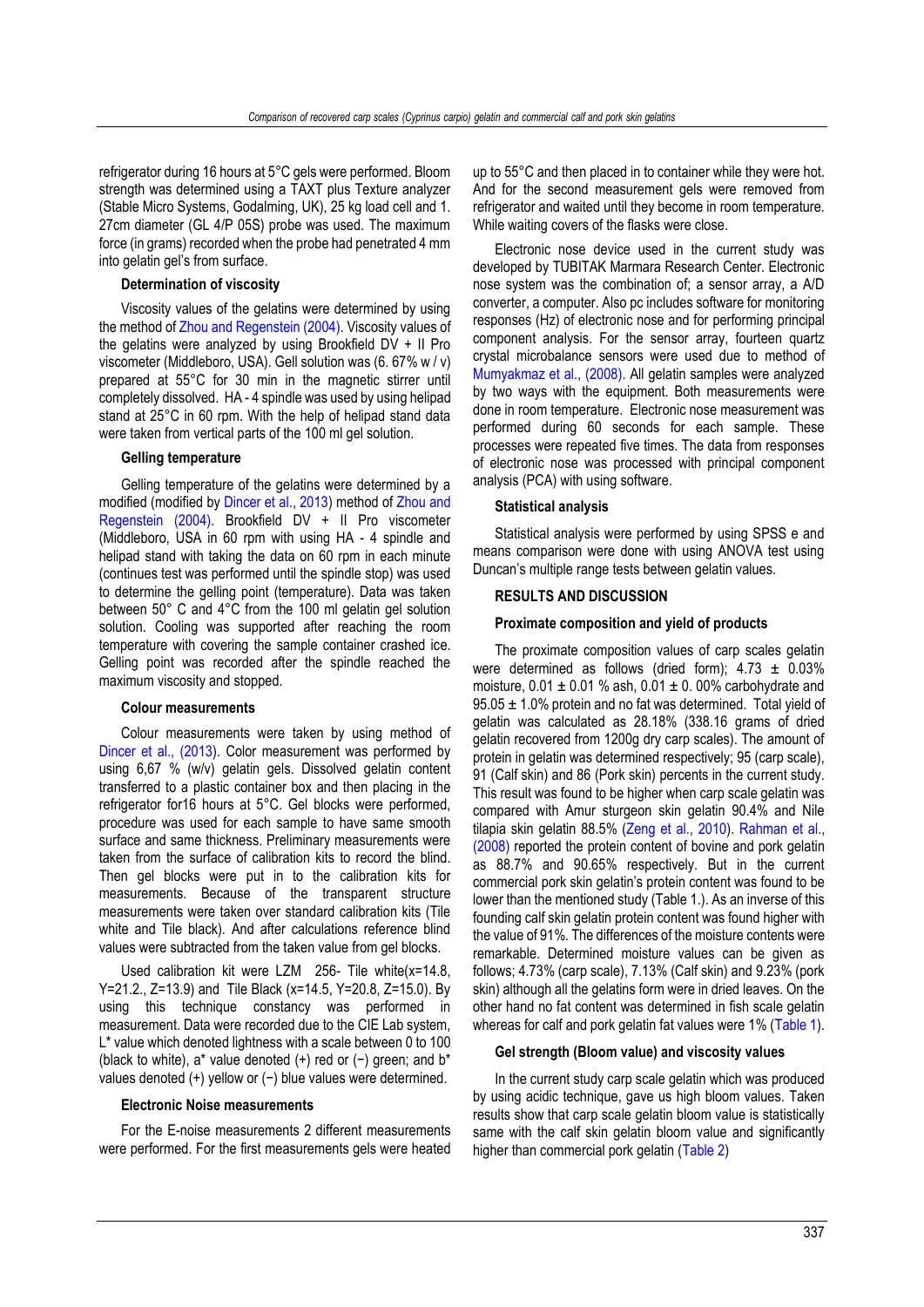| <b>Samples</b>     | <b>Protein</b>    | <b>Moisture</b>              | Crude fat               | Crude ash                    | Carbohydrate                 |
|--------------------|-------------------|------------------------------|-------------------------|------------------------------|------------------------------|
|                    | (%)               | $(\%)$                       | (%)                     | (%)                          | (%)                          |
| Carp scale gelatin | $95.05 \pm 1.0^a$ | $4.73 \pm 0.03$ <sup>a</sup> | $0.00 + 0.00^a$         | $0.01 + 0.01a$               | $0.01 + 0.00a$               |
| Calf skin gelatin  | $91.03 \pm 0.2^b$ | $7.13 \pm 0.03^b$            | $1.12 \pm 0.12^b$       | $0.02 + 0.01a$               | $0.01 \pm 0.00^a$            |
| Pork skin gelatin  | $86.45 \pm 0.4$   | $9.23 \pm 0.02$ °            | $1.00 \pm 0.05^{\circ}$ | $0.00 \pm 0.00$ <sup>a</sup> | $0.00 \pm 0.01$ <sup>a</sup> |

**Table 1.** Proximate chemical composition comparison of gelatins

Arithmetic means and standard deviation. n = 3, different superscript letters in the same column denotes statistical difference (P<0.05)

**Table 2.** Gel strength (Bloom value) and viscosity comparison between gelatins

| <b>Properties</b> | Carp scale gelatin             | Calf skin gelatin              | Pork skin gelatin             |
|-------------------|--------------------------------|--------------------------------|-------------------------------|
| Gel strength (g)  | $341.87 \pm 0.12$ <sup>a</sup> | $336.87 \pm 5.99$ <sup>a</sup> | $308.07 \pm 4.1$ <sup>b</sup> |
| Viscosity (cP)    | $26.3 \pm 0.1$ <sup>a</sup>    | $26.7 \pm 0.2^a$               | $6.67 \pm 0.01$ <sup>b</sup>  |

Arithmetic means and standard deviation. GS n = 10, Vs n= 3, Different superscript letters in the same rows denotes statistical difference (P<0.05)

Bloom value (gel strength) is the most important quality criteria for gelatins. Sector and the industry prefer and expect reasonably high bloom value products (Zhou and Regenstein, 2004). In the current study gel strength of the products varied between 308 and 341 g and viscosity values varied between 26,3 and 6.67 cP (Table 2). Unexpected result was seen in pork samples; very low viscosity value was determined (Table 2) although the gel strength of the sample was over 300g that might be due to reason of some impurities. High molecular weights of non-collagen protein fractions, in the samples may decrease viscosity but not the gel strength. Also in previous studies positive correlations of gel strength and viscosity (Boran and Regenstein, 2009; Zhou and Regenstein, 2004) can be seen. Statistical analysis showed that the pork gelatin sample was significantly lower and different from other in terms of bloom value and viscosity (P<0.05). The lowest viscosity of gelatin extracted from pork skin was the lowest among the calf skin gelatin and carp scale gelatin samples. This results suggesting that carp scale can be used as an alternative raw material for gelatin production, with carrying the advantage of high viscosity and high bloom value in last gelatin product.

#### **Gelling temperature**

<span id="page-3-1"></span>The gelling temperature values of the samples are given in [Figure 1,](#page-3-0) [Figure 2](#page-4-0) an[d Figure 3](#page-3-1) and the plots of delta (viscosity –temperature) was compared with temperature (°C) can be seen in these figures, respectively. Gelling temperature of carp scale, pork skin, and calf skin gelatins were close to each other and due to the results suitable for foods in refrigerator conditions. In figures relatively sharp increase in delta can be seen. At the summit of the delta max viscosity value can be seen in correlation with decreasing in temperature, and phase change for each sample when become 0 cp viscosity. The lowest gelling temperature was measured as 9.1 ◦C in pork skin gels that value was lower than the value of 10.5 °C reported for porcine skin gelatin gels by [Kasankala et al.,](#page-6-1) (2007). The highest gelling temperature was 13.4°C for calf skin samples. these results show that carp scale gelatin with its 10.6°C gelling point might be useful for particular food applications that require gelling temperatures like other gelatins. Supporting similar results can also be seen in the study of [Boran et al.,](#page-6-2) (2010).



<span id="page-3-0"></span>**Figure 1.** Carp scale gelatin gelling temperature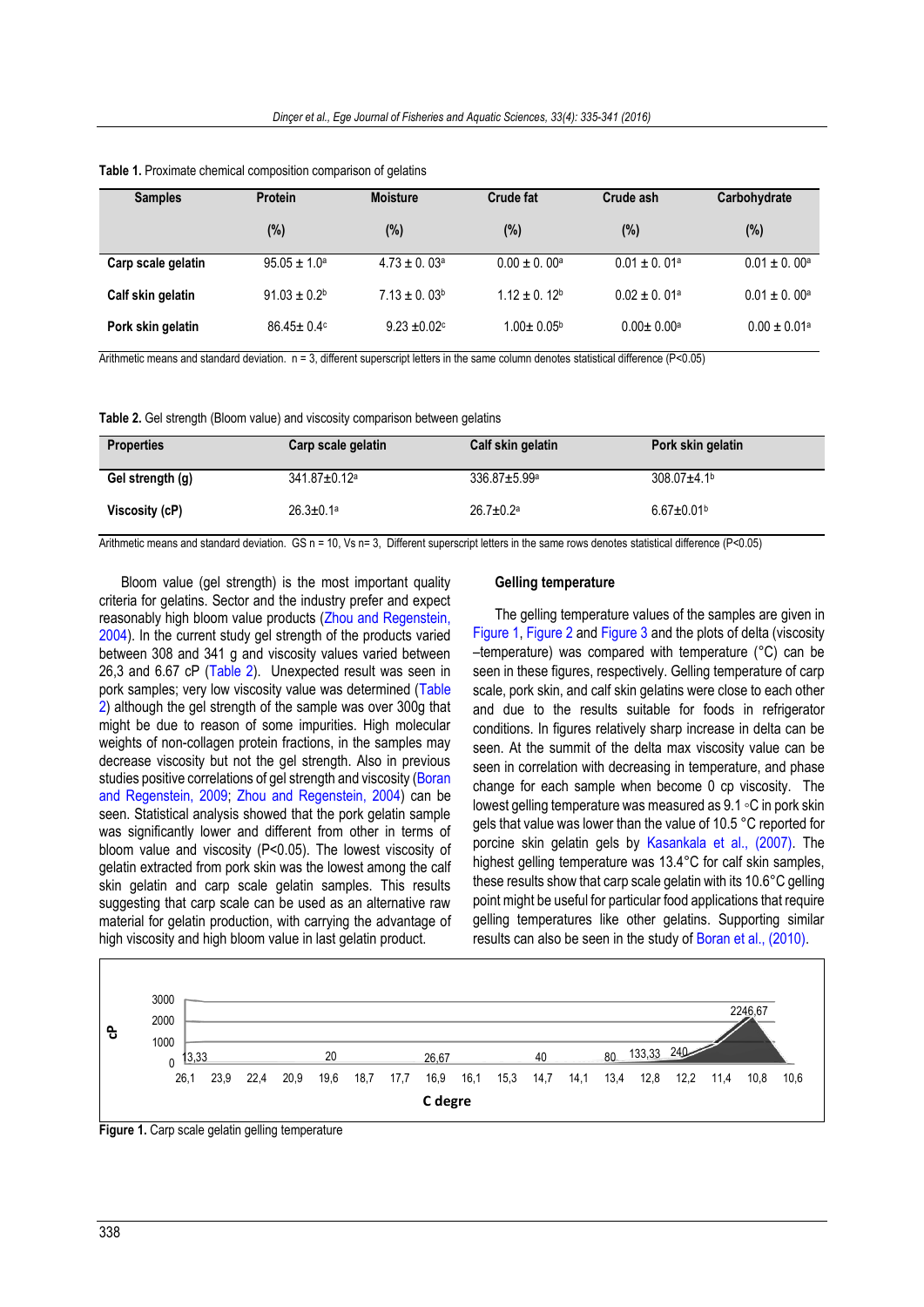

<span id="page-4-0"></span>**Figure 2.** Calf skin gelatin gelling temperature



**Figure 3**. Pork skin gelatin gelling temperature

# **Colour measurements values**

As mentioned in material section two different reference kits were used as a base in color measurements (B&W) because of the transparency of the gels. [Figure 4](#page-4-1) denotes the results of White tile values. Due to the taken results gelatins L\*(Lightness) values were determined as follows, respectively; Carp scale (35,80 $\pm$ 0,51), Calf skin (28,17 $\pm$ 0,27) and pork skin  $(26,78\pm0,56)$ . Due to the taken data carp scale gelatin L<sup>\*</sup> value were determined significantly higher than other commercial gelatin samples. Same result can also be seen in Black tile measurement [\(Figure 5\)](#page-4-2) of which results were respectively; 34,77±0,43, 27,56±0,70 and 27,04±0,45 for L\*.

In Figures 4 and 5 as can be seen in a\* parameters of color attributes no statistically difference were determined between samples (P>0.05). But in b\* attributes pork skin gelatin values were significantly lower (P<0.05) than Carp scale and calf skin gelatins. Although the carp scale and calf skin were similar, a\* values of carp scale showed color characteristic typical of fish gelatins, where the color tended to a little bit yellow. The L\* parameter of carp scale was significantly higher than others, suggesting that carp scale gelatin was lighter than calf skin and pork skin gelatins. The difference in color among gelatins may occur due to the presence of pigment inherent in the material and depends on the raw material (Jongjareonrak et al., 2010).



<span id="page-4-1"></span>Figure 4. Colour measurement results over Tile White(x=14.8, Y=21.2., Z=13.9)



<span id="page-4-2"></span>**Figure 5.** Colour measurement results over Tile Black (x=14.5, Y=20.8, Z=15.0)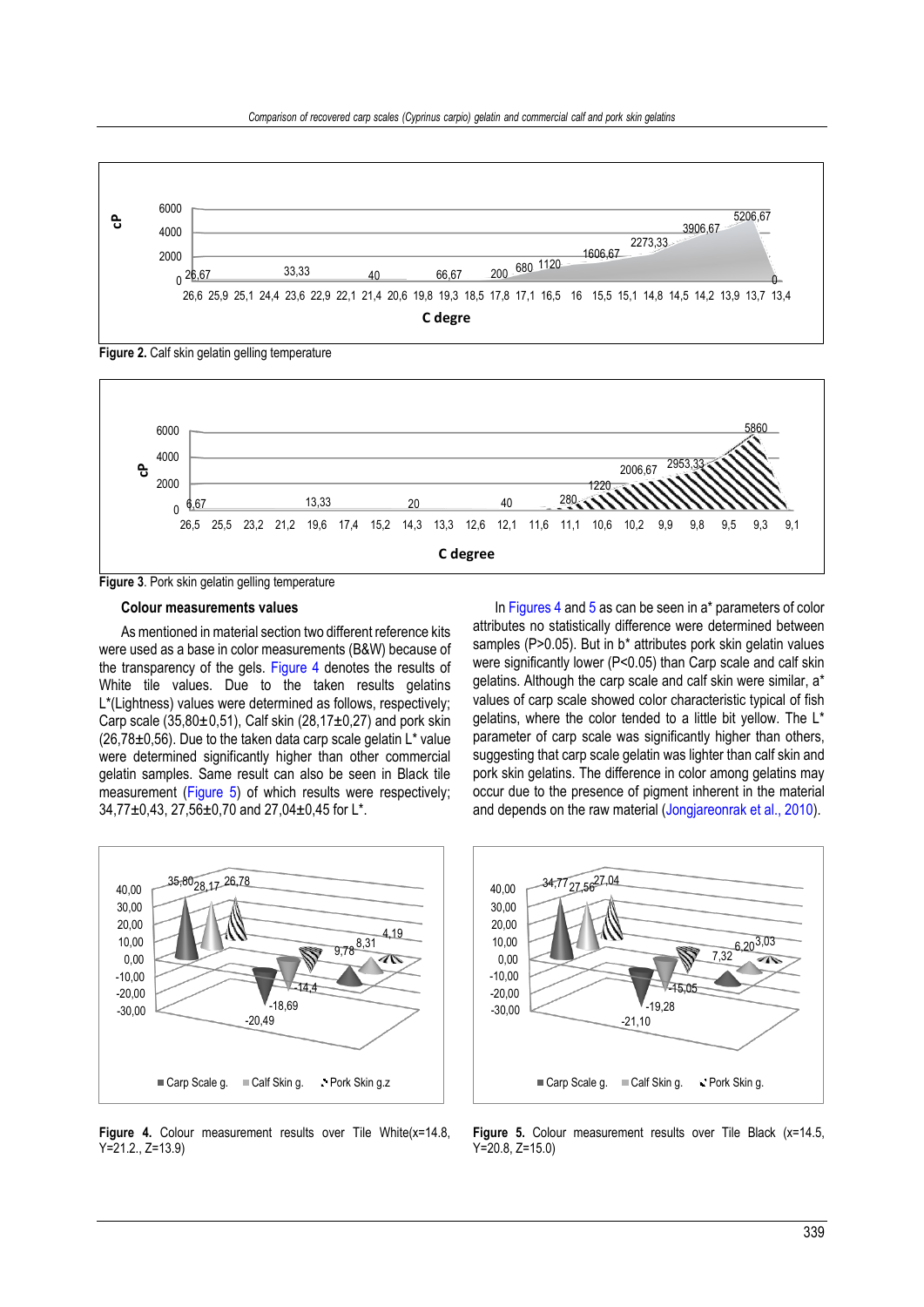# **Electronic Noise Values**

According to the taken data due to the PCA technique (Kent et al., 2004), first principal component was determined 93% and second principal component was determined 5. Total 98% of responses from the sensors was detected. This covariance matrix of PCA was taken from multi sensor equipment showed ud 98% of the responses detected. Results of the samples according to room temperature and the 55°C responses can be seen in Figure 6. To determine the differences between the odour of the gelatin gells in 55°C, measurement was performed. Due to the taken data as shown in Figure 6. No significant difference was determined. These heated gel forms gave us very similar results. Thus explain that gelatins originated from calf skin, pork skin and carp scale smells very similar when in liquid gel forms in 55 °C. As known increasing in temperature may increase the molecule speeds. Absolutely these gas molecules can easily be taken by the pumps of the E-noise but sensors could not be response easily because of the speed of odour molecules. In the literature odour comparison of the gelatins were performed by using sensorial methods instead of E-noise. In the study of Muyonga et al

(2004), sensorial results did not showed a significant difference in odour between obtained Nile perch gelatin and bovine bone or commercial fish gelatins studied. Previously mentioned statement about heat and molecules may explain the reasons of no difference.

For the second measurements gells were placed in to the container while they were in room temperatures. Cover of the flasks removed before placing in to the container of E-noise immediately. During the measurement both samples and the atmosphere inside of the container were equal. The responses of electronic noise measurement for calf skin, pork skin and carp scale gelatins were all determined different (Fig 6.). Similar results can also be found by Ninan et al., (2014). Although they used a sensorial method by the panelists, the odour scores were significantly higher (P < 0.05) for bovine and porcine skin gelatins than carp skin gelatins. In another study, Choi and Regenstein (2000) observed that fish gelatins had less off odour and better aroma than pork gelatins on sensory evaluation. Due to the taken results it can be concluded that both gels gave us different results depends on their origin.



**Figure 6.** E-noise measurement results of samples in 55°C and room temperature

# **CONCLUSION**

In the current study obtained gelatin from carp scale was compared with two different commercial gelatin products. Taken data showed that carp scale might be successfully used as a raw material for gelatin production with an advantage of; high gel strength, viscosity, gelling temperatures, odor and color properties. Many of the functional and quality characteristics results were determined similar with calf skin and pork skin gelatins. Also advantage of the potential halal certificate may increase the marketing potential of the product. With these advantages carp scale gelatin may open to new marketing areas in Islamic and Jewish countries without any doubts of consumers. For future studies researchers should

focus on decreasing the production costs. Current study designed and realized in lab conditions and many analytical degree chemicals were used. And calculated expenses showed that prices of the product were higher than commercial pork and calf skin gelatins. These expenses should decrease in future studies by using alternative chemicals, and the design of the production line should be modified for industry.

# **ACKNOWLEDGEMENTS**

Carp scale gelatin part of this study was supported by project: 2014/SUF/021 and some results of the study were presented as a poster presentation in SUSEMP 2015 Symposium, 1-4 September 2015**.**